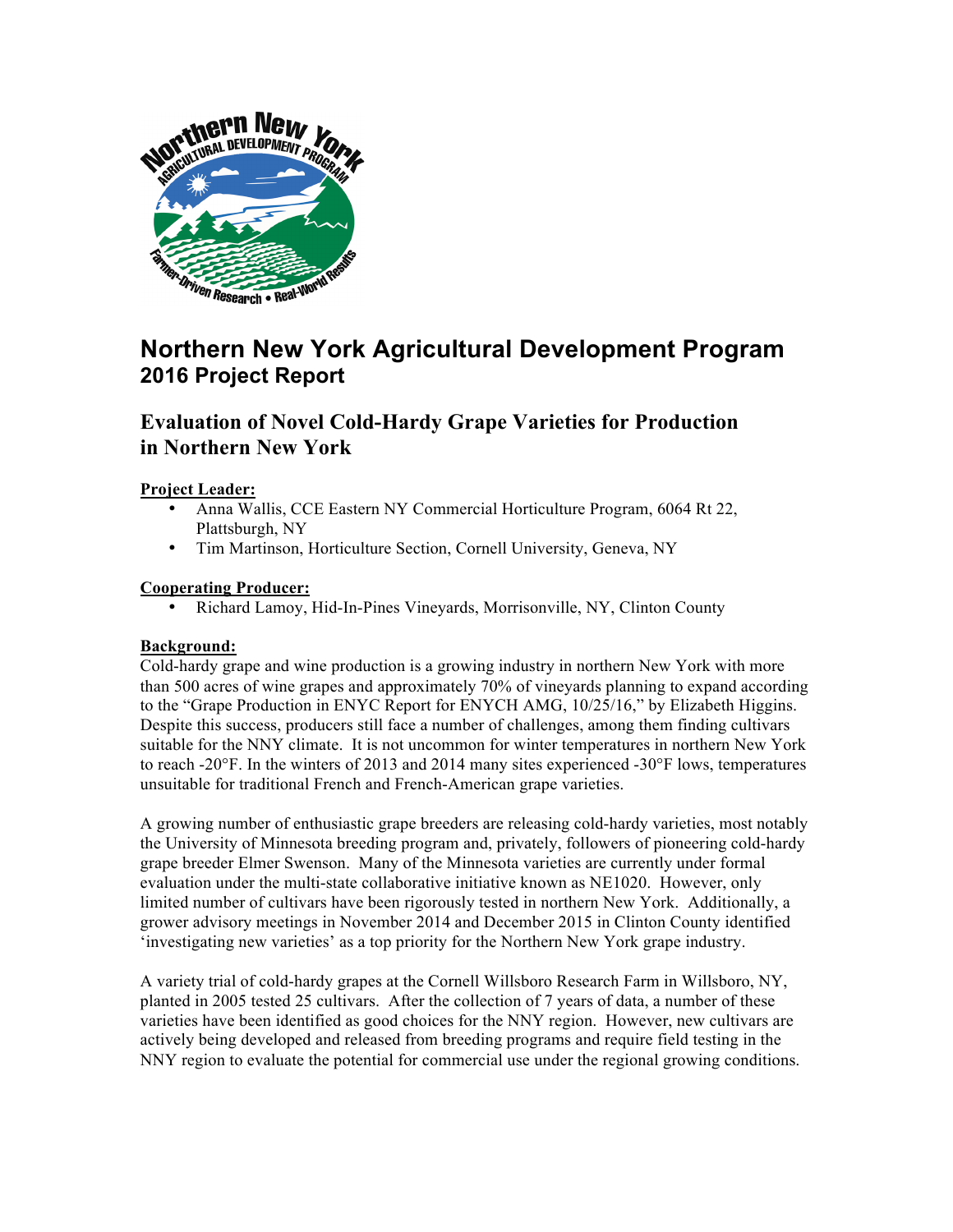In the 2015 growing season, funds from the farmer-driven Northern New York Agricultural Development Program were used to begin the removal of the existing wine grape variety trial at the Cornell Willsboro Research Farm, and to offer educational programs related to cold-climate grape production that reached more than 70 participants. The goal of the 2016 project was to continue this effort to test novel cold-climate varieties for use in the northern region of New York and continue to provide educational programs to this young and rapidly-growing industry.

#### **Methods**:

1. *Identification of cultivars.* Breeders of cold-climate grapes from both independent and public breeding programs including independent breeders Mark Hart and Tom Plocher; Bruce Reisch of the Cornell-USDA grape breeding program, and Matthew Clark and Jim Luby of the University of Minnesota Grape Breeding Program were contacted via phone and email requesting candidates from their program that they would like to see included in the new variety trial. A list of 25 candidate varieties was assembled.

Growers of cold-climate grapes in Northern NY were solicited for their suggestions of cultivars to include in the new variety trial via email surveys, newsletters, several educational meetings, an advisory committee meeting, phone calls, and farm visits.

2. *Site evaluation and remediation.* During the 2015 season, all vines at the existing research site were removed, excluding four varieties: Marquette, Frontenac, Frontenac gris, and La crescent of which all 4 replications of 3-vine panels (total 12 vines per variety) were maintained in order to produce a crop for use in enology research at Cornell. These vines were maintained for the 2016 growing season through harvest.

During the 2016 season, we continued to take out remnants of the removed vines. Fruit from the 4 wine varieties was transported to Cornell University for research. The remaining vines were removed following harvest.

Natural vegetation within rows (where vines were removed) was left in place and mowed throughout the season to prevent erosion of the site and maintain organic matter.

Soil samples were taken to evaluate nutritional needs of the site.

#### **Results:**

A list of prospective cultivars for replant was created based on the grower and breeder feedback. Two new things became clear during the search process:

- There is a strong interest in table grape production in this region. However, very little work has been done to evaluate these varieties under the conditions in NENY.
- In light of the increasing body of information on wine grape variety performance in coldclimate regions (Willsboro and elsewhere) and the increasing expertise of industry members, industry stakeholders and scientists would like to see research on horticultural topics in addition to evaluation of new varieties.

In addition, in January 2016, the ENYCHP received approval to hire a new grape specialist for the region. This person will likely be hired during the growing season of 2017, and will assume responsibility for the grape planting at the Cornell Willsboro Research Farm. In light of this, the 2017 planting will be postponed until this person is hired so that the new specialist can make the final decisions on the experimental design and varieties to include. In the meantime, the site will continue to be remediated during the 2017 season, old roots will be removed and a suitable cover crop will be put in place.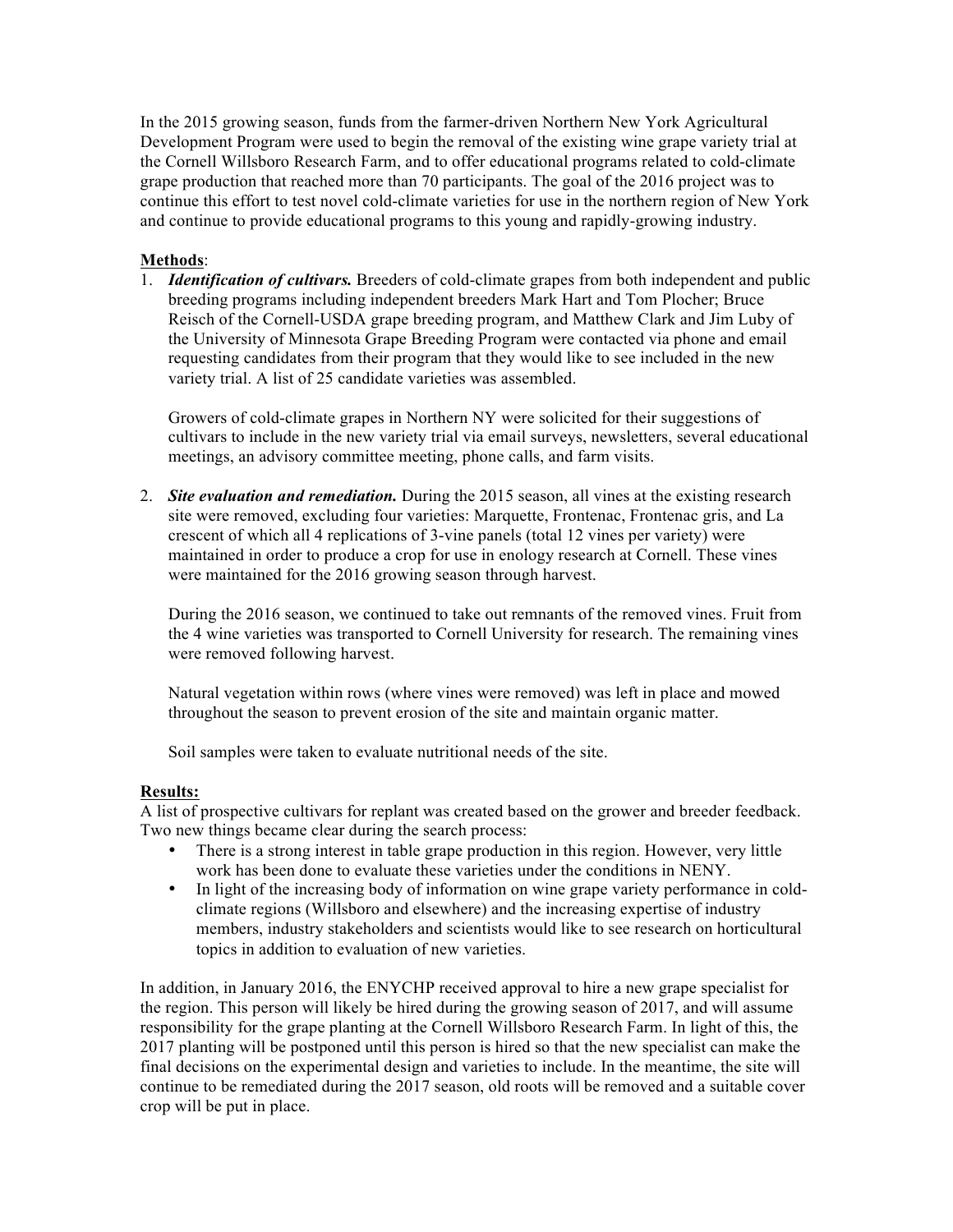#### *The proposed plan to be provided to the new specialist:*

To reflect the needs identified by the growers, the planting plan for the vineyard at Willsboro was adjusted. Half of the site will be dedicated to a new variety trial. This planting will include only 3 replications instead of 4 as originally planned (see Willsboro Replant Plan 2017). The other half will be dedicated to a horticultural topic. A list of horticultural research topics was generated during the 2016 season through solicitation methods described in the methods above.

The list of new cultivar candidates narrowed down to 20 varieties must be further focused to 16 total varieties to fit the space available, and selected on reported cold tolerance as observed in other regions, and growth characteristics and flavor attributes (Table 1). These varieties will be planted in Spring 2018, and evaluated in following years for their performance.

| Variety             | <b>Accession No.</b> | <b>Breeder</b> | Program                    | Color |
|---------------------|----------------------|----------------|----------------------------|-------|
| <b>Wine Grapes</b>  |                      |                |                            |       |
| L'Acadie Blanc      | V 53261              | <b>Bradt</b>   | Ontario                    | white |
| (unnamed)           | MAVO 07.36.01        | Hart           | (Private)                  | white |
| Marquette           | MN1211               | Luby           | University of MN           | red   |
| Frontenac           | MN1047               | Luby           | University of MN           | red   |
| Frontenac blanc     |                      | Luby           | University of MN           | white |
| (unnamed)           | MN1251               | Luby           | University of MN           |       |
| Itasca              | MN1285               | Luby           | University of MN           |       |
| Petite Pearl        | TP 2-1-24            | Plocher        | (Private)                  | red   |
| Crimson Pearl       | TP 2-1-17            | Plocher        | (Private)                  | red   |
| Verona              | TP 1-1-34            | Plocher        | (Private)                  | red   |
| (unnamed)           | TP 1-1-12            | Plocher        | (Private)                  |       |
| (unnamed)           | TP 2-3-51            | Plocher        | (Private)                  |       |
| <b>Brianna</b>      | ES 7-4-76            | Swenson        | (Private)                  | white |
|                     |                      |                |                            |       |
| <b>Table Grapes</b> |                      |                |                            |       |
| Somerset seedless   | ES 12-7-98           | Swenson        | (Private)                  | red   |
| Vanessa             | Vineland 65164       | <b>Bradt</b>   | Ontario                    | red   |
| Reliance            | Arkansas 1163        | Moore          | University of Arkansas     | red   |
| Thomcord            | A <sub>29</sub> -67  | Ramming        | <b>USDA ARS California</b> | black |
| Marquis             | NY 64.029.01         | Reisch         | Cornell University         | white |
| (unnamed)           |                      | Clarke         | <b>UMN</b>                 |       |
| (unnamed)           |                      | Clarke         | <b>UMN</b>                 |       |

**Table 1. Cold-climate grape cultivars: Candidates for Willsboro cold-climate grape nursery variety trial replant.**

### **Conclusions/Outcomes/Impacts:**

Twenty cold-climate grape varieties were identified as candidates for cold-climate grape and wine production in northern NY. A list of research topics was generated for investigation at the coldhardy grape nursery at the Willsboro Research Farm. A plan created for replanting the Willsboro site will be shared with the new regional ENYCHP grape specialist when hired to transition responsibility of the research vineyard to the new position.

#### **Outreach:**

*Advisory committee meeting.* A grower advisory committee meeting for the northern region of the ENYCHP was held on January 4, 2017, for grape producers in NENY. Fourteen grape producers were informed of the progress made on site remediation and variety selection for this project and were asked for input on future workshops and varieties.